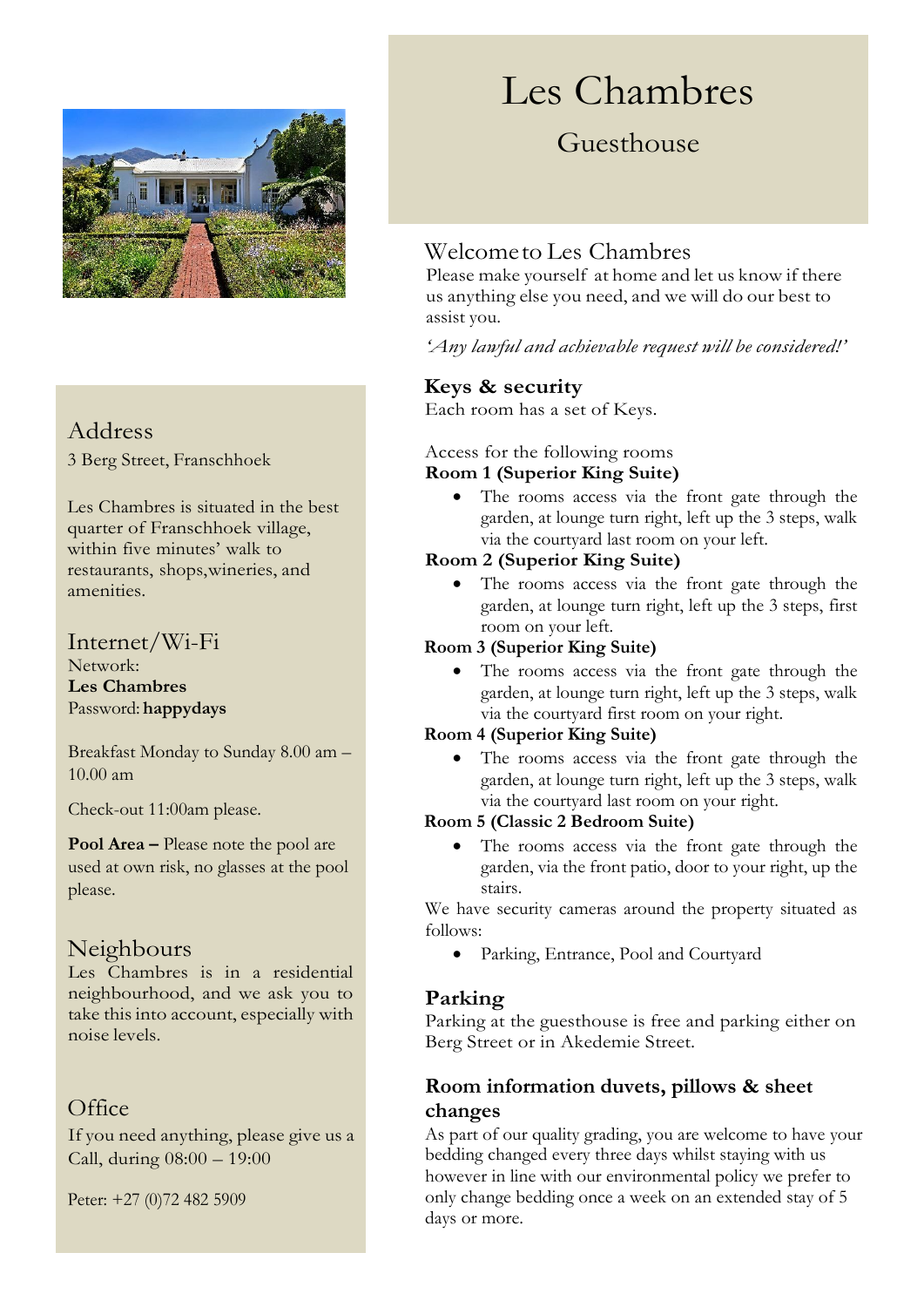#### **Bedroom Cleaning**

We will make up your bed, replenish your tea tray and clean your bathroom usually between the hours of 11:00 and 15:00, Should you not require service please let us know.

#### **Towels**

Please Help Us Maintain Our Commitment to Being Environmentally Friendly, By Using the Following System

To Prevent the Unnecessary Washing of Towels: If You Leave Your Towels in The Bath/Shower, We Will Gladly Change Them If You Leave Your Towels on The Rail, You Are Happy to Re-Use Them.

#### **Shower Gel / Lotion**

All Rooms Are Provided with A Shower Gel, Hand Lotion, Shampoo/Conditioner in One. We Hope You Enjoy Using These Luxury Products.

#### **Airconditioning & Sealing Fans**

There are air-conditioning units in all bedrooms. They are all operated by the white 'DB' remotes also found in each bedroom. Please make sure that all doors and windows are closed when the using the air conditioning and make sure the unit is switched off when out. Our Team will switch it off if there is no one in the room.

#### **Laundry**

Please let us know if you wish to use an iron and ironing board.

Washing, drying, and ironing can be arranged at a charge, please ask for further details or see in-room for details done daily between (11:00 & 16:00) please note we will try our very best to have it back on the day, otherwise first thing in the morning.

#### **Hair Drier**

These are usually stored in your room's desk drawer or cupboard.

#### **Noise**

While every effort has been made to reduce the impact of noise travelling, this is an old house and inevitability there will still be some. As guests come to relax at the guesthouse, we respectively request that you do not play music or use the television on a high volume especially after 10.00pm.

#### **Telephone**

Mobile Phone Signals Are Good, However If You Need to Use Our Land Line Telephone Please Ask.

#### Emergency contacts

| MEDICARE EMR | 082 41 3560  |
|--------------|--------------|
| FIRE.        | 021 808 8888 |
| POLICE.      | 021 876 8061 |

Emergency room / hospital *Berlyn Street, Paarl* 24/7 Emergencies: 021 807 8012 Reception: 021 807 8000

#### Security

| Pepler Alarms     |              |
|-------------------|--------------|
| 24/7 Emergencies: | 021 876 3329 |
| Control room:     | 021 876 3308 |

#### Pharmacy

*62 Huguenot Street, Franschhoek* 24/7 Emergencies:

#### Doctors

*18 Dirkie Uys Street, Franschhoek* Dr Heywood (GP): 021 876 2474 Dr v d Merwe (GP): 021 876 2304

**Dentist** 

*11 Dorp Street, Paarl* Dr Victor: 021 872 2774

# Other useful contacts

#### Airport

| Flight information |  | 021 937 1200 |
|--------------------|--|--------------|
| <b>Helpdesk</b>    |  | 021 937 1257 |

# Taxi transfers

Lizel 078 832 0887<br>Tim 083 256 7335 083 256 7335

(or email: tctoursandtrans@gmail.com) Winelands Experience 021 876 4042 (or email: info@winelands.travel) TukTuk: 062 129 9109

Babysitting Mrs S. (Julia Sinfield) 076 339 0888

Tourist information Franschhoek Wine Valley 021 876 3603